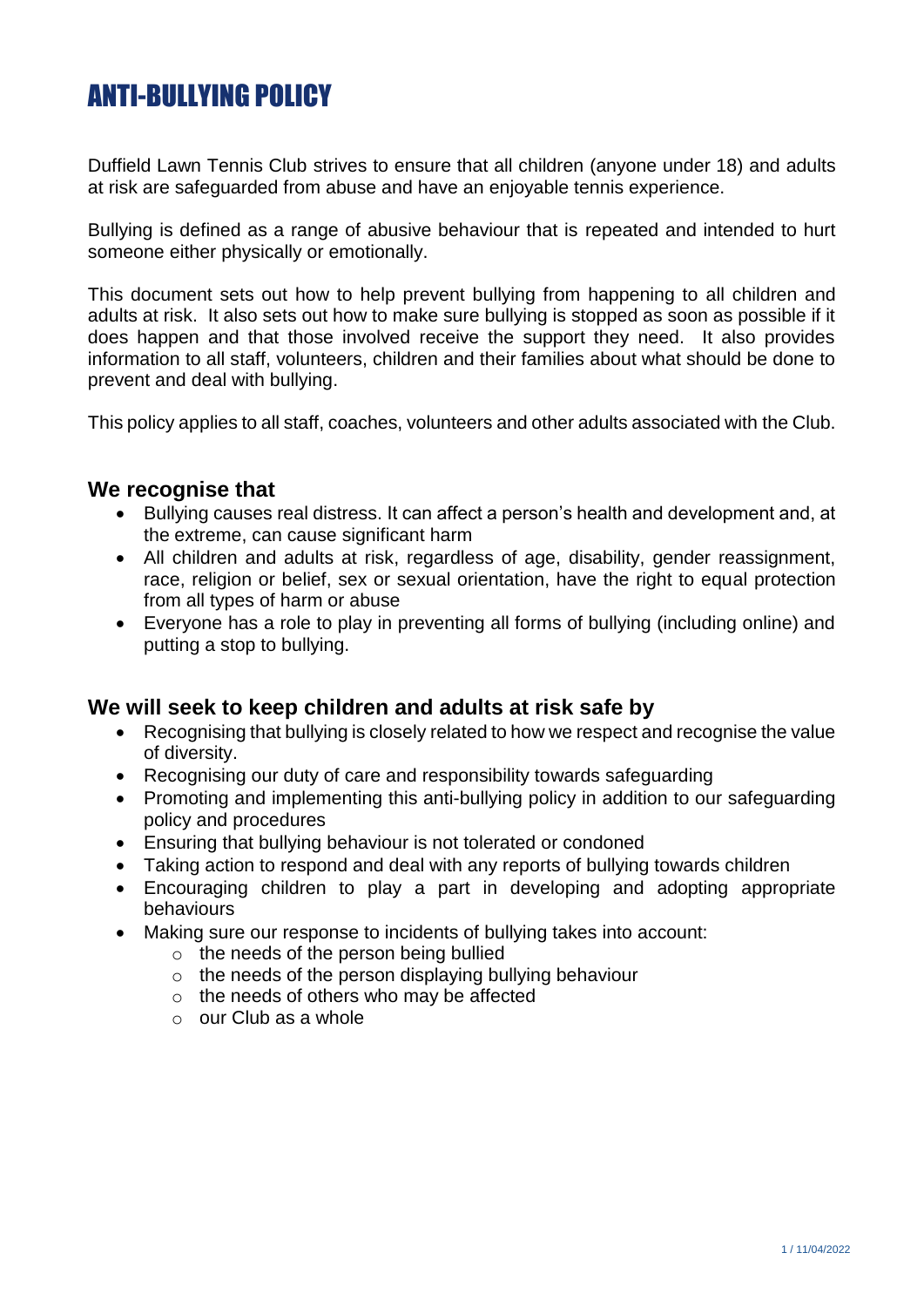## **Players, parents, coaches, volunteers and other members of staff will:**

- Encourage individuals to speak out about bullying behaviour and report incidents of bullying behaviour they see to the Welfare Officer
- Respect every child's need for, and right to, a play environment where safety, security, praise, recognition and opportunity for taking responsibility are available
- Respect the feelings and views of others
- Recognise that everyone is important and equal, and that our differences make each of us special and worthy of being valued
- Show appreciation of others by acknowledging individual qualities, contributions and progress
- Ensure safety by having rules and practices carefully explained and displayed for all to see

# **Supporting children**

- We will let children know who will listen to and support them
- We will create an "open door" ethos where children feel confident to talk to an adult about bullying behaviour
- Potential barriers to talking (including those associated with a child's disability or impairment) will be acknowledged and addressed at the outset to enable children to speak out
- Anyone who reports an incident of bullying will be listened to carefully and reports will be taken seriously
- Any reported experience of bullying behaviour will be investigated and will involve listening carefully to all those involved
- Children experiencing bullying behaviour will be supported and helped to uphold their right to play and live in a safe environment
- Those who display bullying behaviour will be supported and encouraged to develop better relationships
- We'll make sure that any sanctions are proportionate and fair

### **Support to the parents/carers**

- Any experience of bullying behaviour will be discussed with the child's parents or carers
- Parents will be consulted on action to be taken (for both victim and bully)
- Information and advice on coping with bullying will be made available<br>• Sunnort will be offered to parents, including information from other
- Support will be offered to parents, including information from other agencies or support lines

## **Related policies and procedures**

This policy should be read alongside other Club policies and procedures, including: